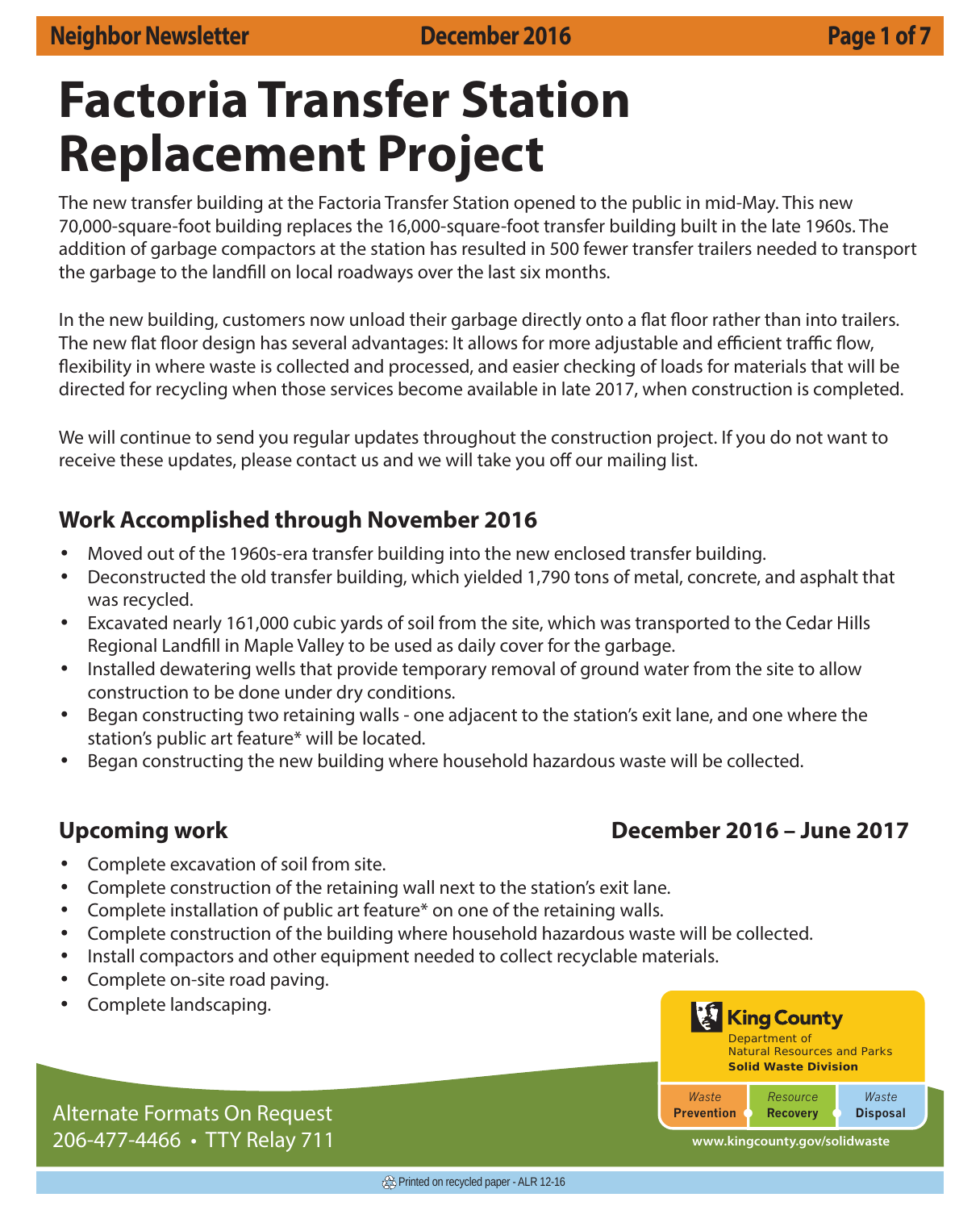# **Neighbor Newsletter December 2016 Page 2 of 7**

### **Construction work hours**

Monday-Friday: 7 a.m. to 6 p.m., Saturday: 9 a.m. to 6 p.m. All work hours and associated noise will conform to Bellevue City Code and permit requirements. Construction work may occur at other times in order to reduce impacts to customers and site operations. Such work will be done with the City of Bellevue's approval.

## **For more information**

Visit your.kingcounty.gov/solidwaste/facilities/factoria-replacement-project.asp or call the King County Solid Waste Division at 206-477-4466.

\* In 1973, King County adopted legislation creating the 1 Percent for Art Program. The program requires that one percent of funds from capital construction projects be set aside for public artwork. Experience has shown that investments in public art benefit the community in many ways, from deterring vandalism to turning public facilities into better neighbors and community assets. More information about the agency can be found at www.4culture.org.



Inside the new building at the Factoria Transfer Station El interior del nuevo edificio en la Estación de Transferencia de Factoria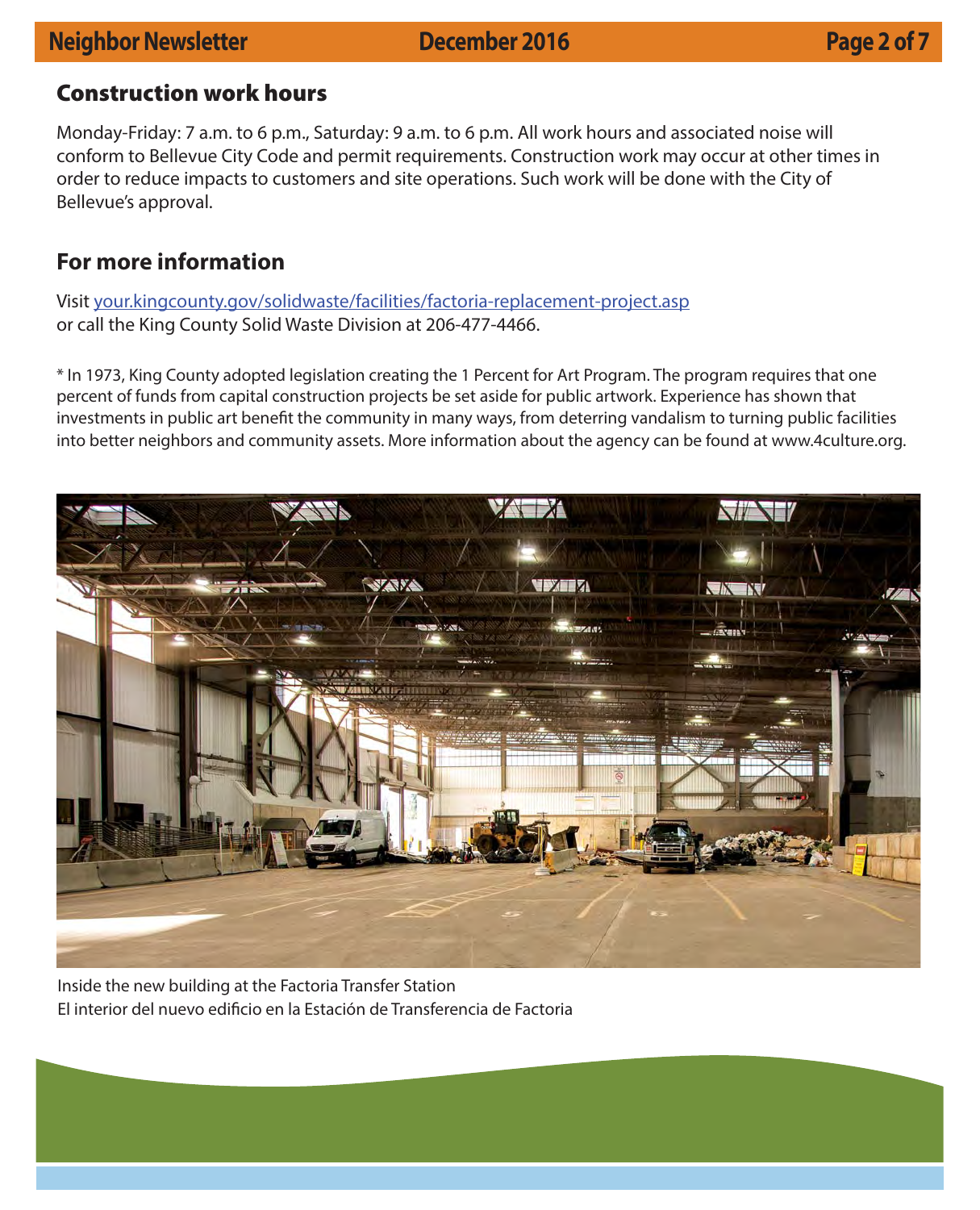**Spanish**

# **Proyecto de Reemplazo de la Estación de Transferencia de Factoria**

El nuevo edifi cio de transferencia en Factoria Transfer Station abrió sus puertas al público a mediados de mayo. Este edificio de 70,000 pies cuadrados remplaza el edificio de transferencia de 16,000 pies cuadrados que fue construido a finales de los sesentas. Como resultado de la adición de los compactadores de basura en la estación se necesitan menos de 500 remolques de transferencias para transportar basura al vertedero en carreteras locales en los últimos seis meses.

En el nuevo edificio, los clientes pueden ahora descargar su basura directamente en un piso plano en lugar de descargar en los remolques. El diseño del piso plano tiene varias ventajas: permite movimiento de tráfico más ajustable y eficiente, flexibilidad en donde los residuos son colectados y procesados, y será más fácil descargar materiales destinados al reciclaje cuando esos servicios sean disponibles a finales de 2017, cuando la construcción sea terminada.

Continuaremos enviándole actualizaciones regulares durante todo el proyecto de construcción. Si no desea recibir dichas actualizaciones, comuníquese con nosotros y lo eliminaremos de nuestra lista de correo.

# **Trabajos realizados hasta noviembre de 2016**

- Se trasladó del edificio de transferencia de la era de los sesentas al nuevo edificio de transferencia cerrado.
- Se desmantelo el antiguo edificio de transferencia, el cual produjo 1,790 toneladas de metal, hormigón y asfalto que pudieron ser reciclados.
- Se excavo casi 161,000 yardas cubicas de tierra en el sitio, que fueron transportadas al vertedero Regional de Cedar Hills en Maple Valley para ser utilizado como cobertura diaria para la basura.
- Se instalaron pozos de desagüe para remover temporalmente agua subterránea del área para permitir que la construcción se haga en condiciones secas.
- Comenzó la construcción de dos muros de contención uno adyacente al carril de salida de la estación, y el otro donde se colocara el arte público de la estación.\*
- Se inició la construcción del nuevo edificio donde se recogerán los residuos domésticos peligrosos.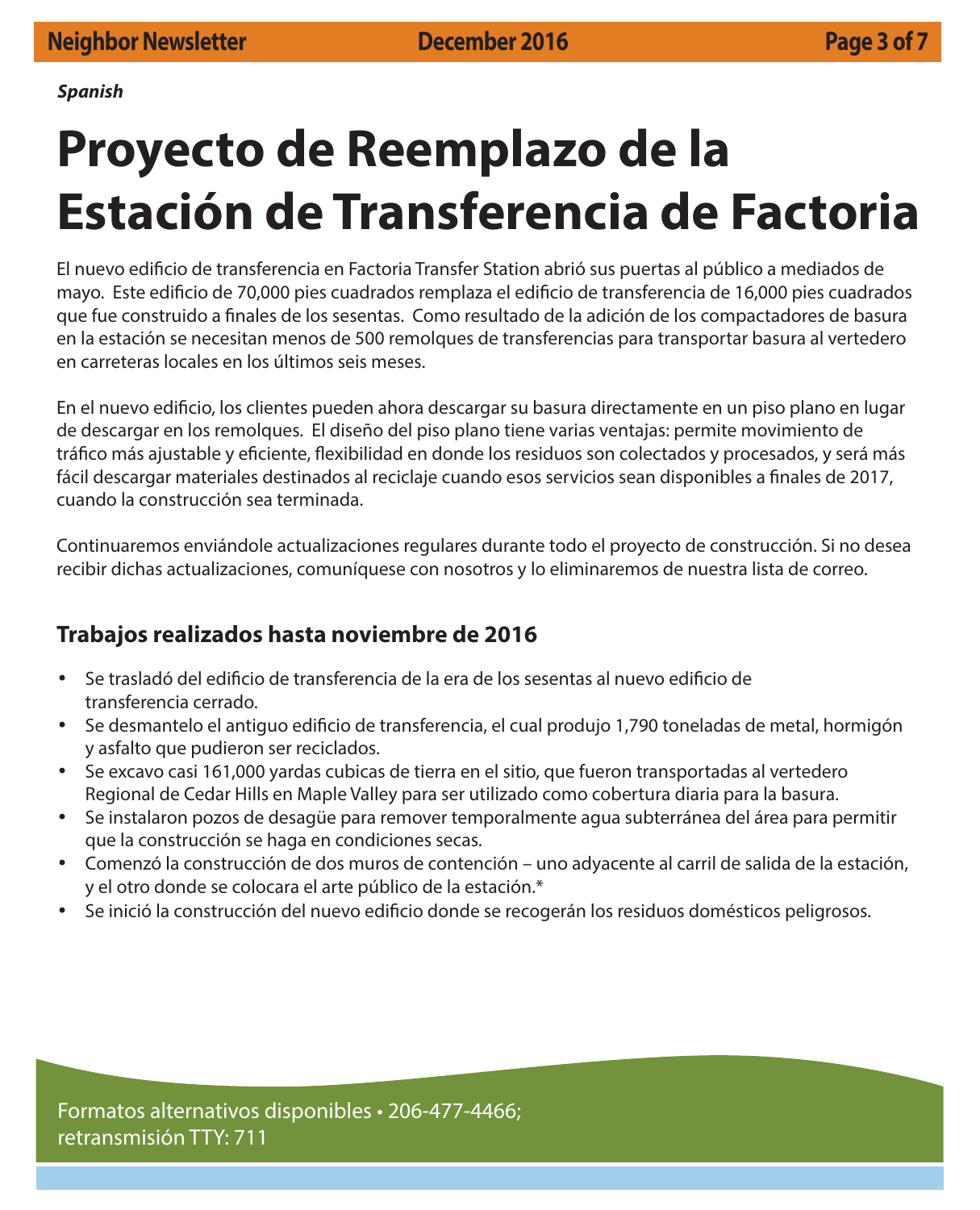# **Labores a realizar Diciembre 2016 – Junio 2017**

- Completar excavación de tierra del sitio.
- Completar construcción del muro de contención adyacente al carril de salida de la estación.
- Completar instalación de arte público en uno de los muros de contención.
- Completar construcción del edificio donde se recogerán los residuos domésticos peligrosos.
- Instalar compactadores y otros equipos necesarios para recolectar materiales reciclables.
- Completar pavimentación de carreteras.
- Completar paisajismo.

\*En 1973, King County adopto la legislación creando el 1% para el programa de arte. El programa requiere que el 1% de los fondos provenientes de proyectos mayores de construcción sean reservados para obras de arte públicas. A través de experiencias se ha demostrado que las inversiones en arte público benefician a la comunidad de muchas maneras, desde disuadir el vandalismo hasta convertir las instalaciones públicas en mejores centros comunitarios. Más información sobre la agencia se puede encontrar en www.4culture.org.

# **Horario de trabajo de la construcción**

Lunes a viernes: de 7 a.m. a 6 p.m., sábado: de 9 a.m. a 6 p.m. Todos los horarios de obra y los ruidos relacionados con esto se adecuarán al Código Local de Bellevue, a los requisitos de la licencia y a las regulaciones de ruido. El trabajo de construcción algunas veces se llevará a cabo a diferentes horas para reducir las molestias a los clientes y las operaciones del sitio. Dicho trabajo se harán con la aprobación de la ciudad de Bellevue.

# **Más información**

Visite your.kingcounty.gov/solidwaste/facilities/factoria-replacement-project.asp o llame a la División de Residuos Sólidos del Condado de King, al 206-477-4466.

### **Chinese**

# **Factoria** 中转站更换项目

位于Factoria的新中转站大楼将于5月中旬向公众开放。这个占地70,000平方英尺的新建筑将取代建于 1960年代末的16,000平方英尺的中转站大楼。在过去六个月内,中转站增加了垃圾压实机,从而减少了 500辆将垃圾运输到垃圾填埋场的运输拖车。

在新大楼中,客户现在可将垃圾直接卸载到平坦的地板上,而不再是卸载到拖车中。 新地板设计具有 几个优点:它使得收集和处理垃圾更加具有可调节性、更高效的流通性和可调节性,并且在2017年下半 年施工完成后启用这些服务时,将更容易检查用于回收的材料的负载量。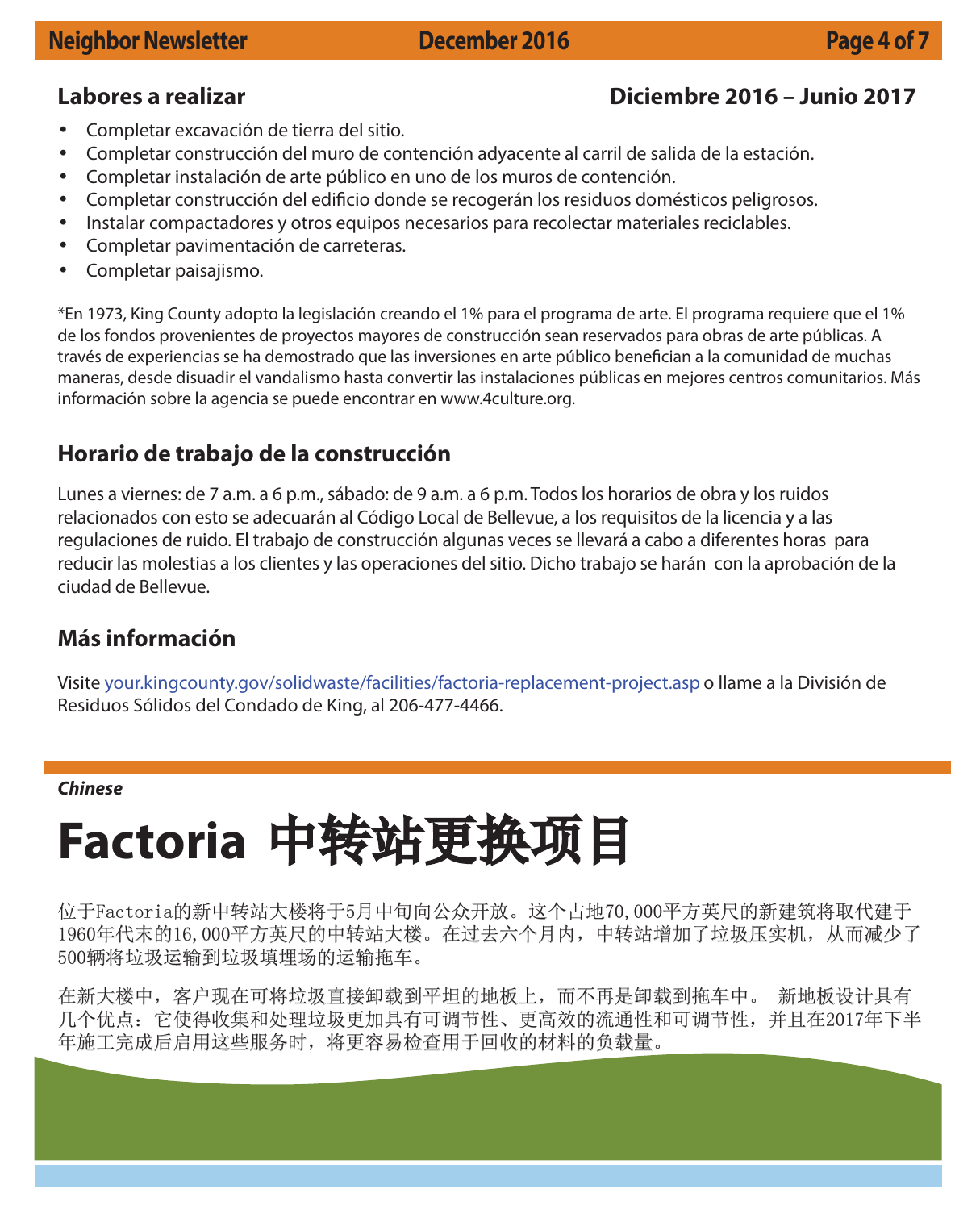施工期间,您将会定期收到项目最新进展通报。如您不想收到定期通报,请通过电话联系我们,我们将 会把您移出我们的发送名单。

# 2016年11月完成的工作

- 从20世纪60年代的中转站大楼搬进新的封闭式中转站大楼。
- 拆除原来的中转站大楼,回收使用1790吨金属、混凝土、沥青
- 从现场挖掘出近161000立方码土壤,运往梅普尔瓦利雪松山地区的垃圾填埋场,用于日常生 活垃圾填埋。
- 开挖降水井, 提供临时的地下水除水措施, 以便在干燥条件下施工。
- 开始建造两个挡土墙——一个邻近中转站的出口车道,另一个为该站公共艺术特色\*展示之 处
- 开始建设新大楼,在那里将收集到家庭危险废品。

即将进行的工作 2016年12月 - 2016年12月 2017年6月

- 完成该地土壤开挖。
- 完成在中转站出口车道旁的挡土墙的建造。
- 完成挡土墙上的公共艺术特色\*建造。
- 完成收集家庭危险废品的大楼建设。
- 安装收集可回收材料的压实机和其他设备。
- 完成现场铺路。
- 完成园林绿化。

\* 1973年,金县通过立法创造了百分之一艺术计划。该计划要求,资本建设项目中百分之一的资金要用于公共 艺术品。实践表明,公共艺术在许多方面有益于社会投资,从阻止破坏行为转向使公共设施服务于友好邻居关系 和社区资产。关于公司的更多信息,请查询www.4culture.org。

# 施工时间

周一至周五: 早上7点至晚上6点,周六: 早上9点至晚上6点 所有施工时间和相关噪音限制管理都依据贝尔维尤市政条例(Bellevue City Code)。为了减少对顾客 和该址运作的影响,有时在其它时间进行施工工作。需有贝尔维尤市的批准方可进行该工作。

# 更多信息

请访问 your.kingcounty.gov/solidwaste/facilities/factoria-replacement-project.asp 来获取更多项目信息,或者致电金郡固体垃圾部 206-477-4466。

欢迎索取更多版本 206-477-4466; TTY转: 711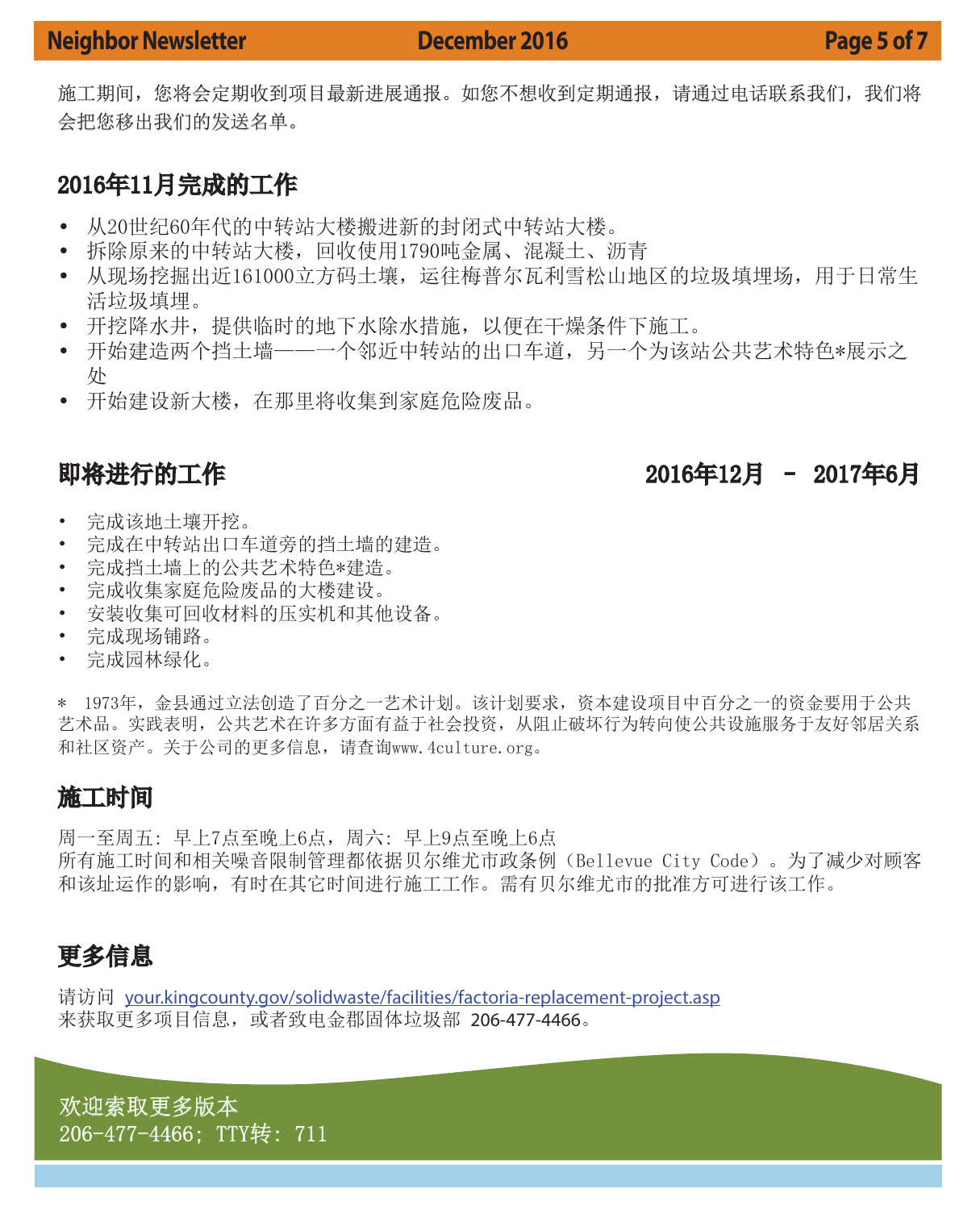



法克陶利亚 (Factoria) 垃圾站置换项目 팩토리아 (Factoria) 환승역 교체 프로젝트

**Korean**

# 팩토리아(Factoria) 환승역 교체 프로젝트

팩토리아 환승역(Factoria Transfer Station)의 새로운 환승 건물은 5 월 중순에 일반에게 공개되었습니다. 이 새로운 70,000 평방 피트 건물은 1960 년대 후반에 지어 졌던 16,000 평방 피트의 이전 건물을 대체합니다. 역에 쓰레기 압축기를 추가 한 결과, 지난 6 개월 동안 지방 도로의 쓰레기를 매립지로 운반하는 데 필요한 운송 트레일러가 500 대가 줄어 들었습니다.

새 건물에서는, 고객이 이제는 트레일러 대신 평평한 바닥에 직접 쓰레기를 내립니다. 새로운 평지 설계는 다음과 같은 몇 가지 장점을 가지고 있습니다: 보다 유연하고 효율적인 교통 흐름, 쓰레기 수거 및 처리 장소의 유연성, 그리고 건설이 완료된2017 년 말에 서비스가 가능해지는 재활용을 위해 지시되는 자재에 대한 부하 검사가 더 쉬워졌습니다.